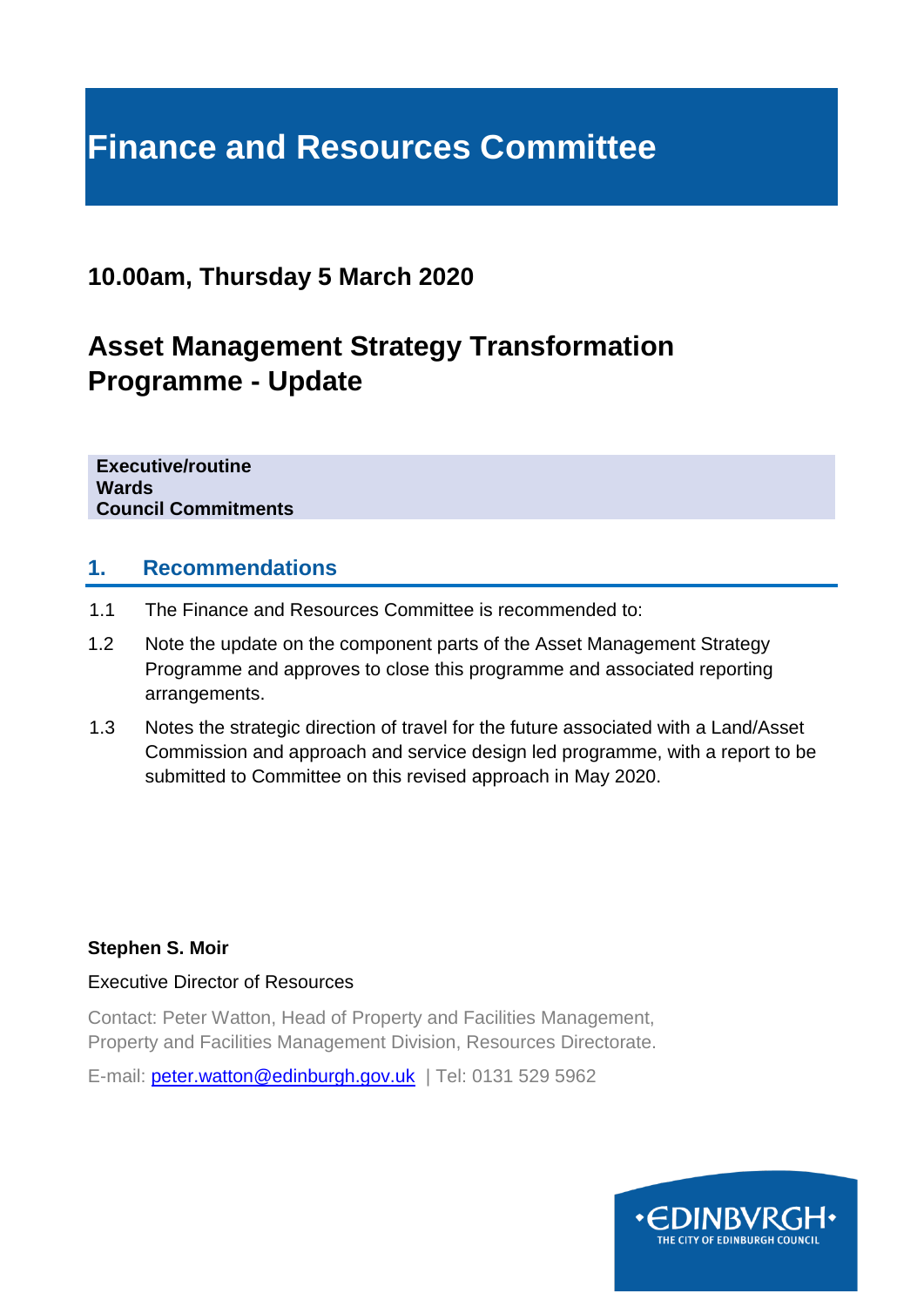**Report**

## **Asset Management Strategy Transformation Programme – Update**

## **2. Executive Summary**

- 2.1 The Council's 2015 Asset Management Strategy (AMS) and the associated transformation programme were developed to create a credible, focused and financially sustainable delivery plan for the Council's operational and commercial property estates, as well as the in-house delivery teams within the Property and Facilities Management (P&FM) Division.
- 2.2 This report presents an update on the current position of the AMS.

### **3. Background**

- 3.1 The Asset Management Strategy (AMS) and associated transformation programme is part of the wider Council Change Portfolio, aimed at achieving more effective and efficient use of the Council's asset base and associated service provision, primarily Facilities Management.
- 3.2 There have been numerous reports to Committee following the approval of AMS, on 24 September 2015, as detailed in section 8.
- 3.3 The purpose of this report is to finalise the outputs from the AMS in the context of wider saving requirements; seek acknowledgement of the strategic direction of travel of the wider property portfolio and endorsement to how the Council will achieve financial sustainability in property costs in the future. This report should be read in conjunction with the Asset Management Works Programme and Community Centre Maintenance Costs reports on the agenda of this meeting.

### **4. Main report**

#### 4.1 **Estate Rationalisation and Service Design Workstream**

- 4.1.1 The main achievements to date of the Estate Rationalisation workstream of the AMS have been:
	- The exit of Lothian Chambers and relocation of services into the City Chambers complex and entering into a long lease with the French Consulate;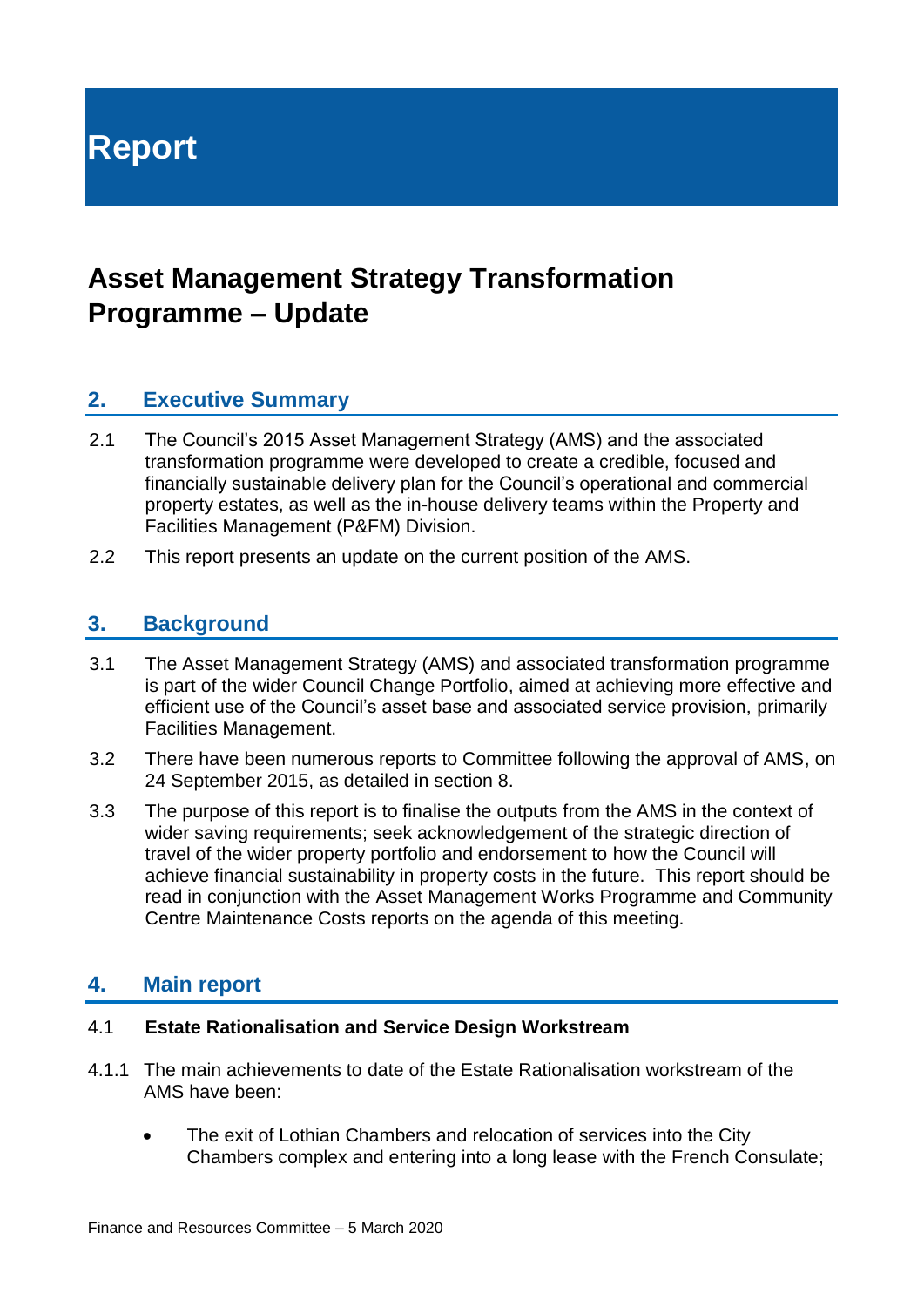- The exit of 329 High Street, with the relocation of staff into the remaining City Chambers complex and resulting long lease of the building;
- The release of former Advice Shop space at 249 High Street (City Chambers complex) to rent out to Visit Scotland and the lease of office accommodation to the same party;
- The exit of the leased-in property at 1a Parliament Square and relocation of the Homelessness Service into neighbourhood offices;
- The exit of the Health and Social Care Partnership from the Bonnington Office, relocating them to neighbourhood offices and leasing the space to the Tram Extension Project Team; and,
- The rental of space in Waverley Court to CGI UK Limited to attract an income stream.
- 4.1.2 In addition, work is well underway to exit Westfield House by June 2020. These proposals have created savings of £1.2m pa and £7m of capital receipts. It is not coincidental that that all these projects are part of the Council's office accommodation portfolio.
- 4.1.3 In tandem with the above, significant savings and capitals receipts have been generated through the depot strategy which, subsequent to the AMS, were ringfenced for reinvestment in that portfolio creating a double count with the original AMS assumptions. This approach has now also been approved for the collections and culture estates.
- 4.1.4 Work in this area continues principally through a service design approach, based on a co-design of solutions focusing on both data and localised engagement with service deliverers and users. To date, the focus has been on areas of change where there is an investment catalyst such as new school. However, the indications are that this may offer a solution to minimising future budget pressures associated with infrastructure growth, rather than creating savings against current budgets.
- 4.1.5 There are currently four specific projects under consideration through this approach and a quick update is as follows:
	- Gracemount local members have been briefed on the outcome of the engagement process. Schools engagement has begun on the new St Catherine's Primary School to test the principles of a community hub type development.
	- Currie the feedback from the community engagement in Currie highlighted the desire for use of sports facilities more than social spaces and for the use of facilities at weekends and evenings. The outcome is now being fed into the strategic brief and the design development for the new Currie High School. Updates will be progressed through the Education, Children and Families **Committee**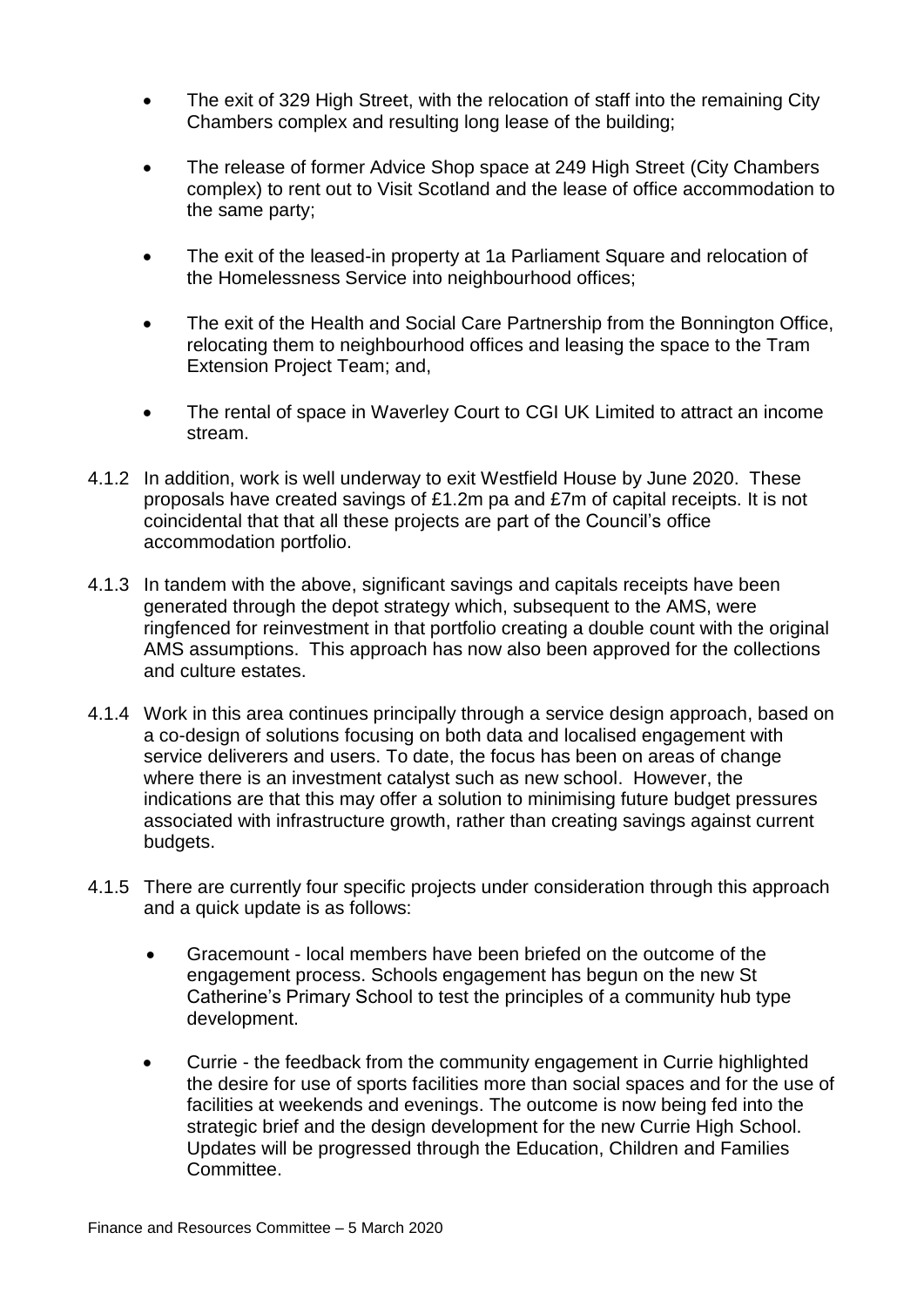- Wester Hailes a place plan is being developed by the community in Wester Hailes. The Chief Architect from the Scottish Government has been seconded to Place to assist the community to develop this. No further engagement is recommended until the outcome of this is reached at which point proposals on the next steps will be agreed with Place services; and,
- Trinity Academy Phase 2 a strategic brief is underway and community engagement will be co-ordinated via the Communities and Families Directorate. The potential for release of surplus accommodation will be considered as part of this.

#### 4.2 **Investments Workstream**

- 4.2.1 This workstream achieved all financial targets set by the AMS, albeit not through how the strategy recommended. Income maximisation has continued to be the focus of the management of the portfolio with the wider strategy approved by Committee on 23 May 2019.
- 4.2.2 Current targets include maintaining a void rate below the target level of 7% (consistently under 4% monthly) and managing un-forecast financial pressures such as the collapse of Jamie's Italian restaurant, leading to a loss of expected lease income.

#### 4.3 **Facilities Management (FM) Workstream**

- 4.3.1 The modernisation of the FM service continues with the recent completion of an organisational review of the Council's 750 strong cleaning service. This review, coupled with the cleaning supervisors review which concluded in Autumn 2019, has resulted in a re-organisation and re-alignment of service provision across the City, whereby staffing and technical resource can be better matched to individual building need based on the introduction of the British Institute of Cleaning Science (BICS).
- 4.3.2 As with earlier reviews of the Council's in-house FM service provision, the review of the cleaning service will be complemented by the introduction of a Service Level Agreement (SLA) and associated Key Performance Indicators (KPIs) to allow for meaningful performance measurement which will be regularly reviewed and reported on at a standing meeting held between the Communities and Families Directorate and FM staff which was established to consider performance and operational issues for the main 'client' Directorate.
- 4.3.3 The cleaning service, as part of FM, has recently been awarded the ISO (International Organisation for Standardisation) 9001and the Occupational Health and Safety ISO 45001 certification. The ISO 9000 and 45001 family of quality management systems standards are designed to help organisations ensure that they meet the needs of customers and other stakeholders while meeting statutory and regulatory requirements.
- 4.3.4 The award of both certificates followed a rigorous multi stage external audit of the cleaning service's integrated quality and performance management systems. This included the review of the overall quality and Occupational Health and Safety management systems.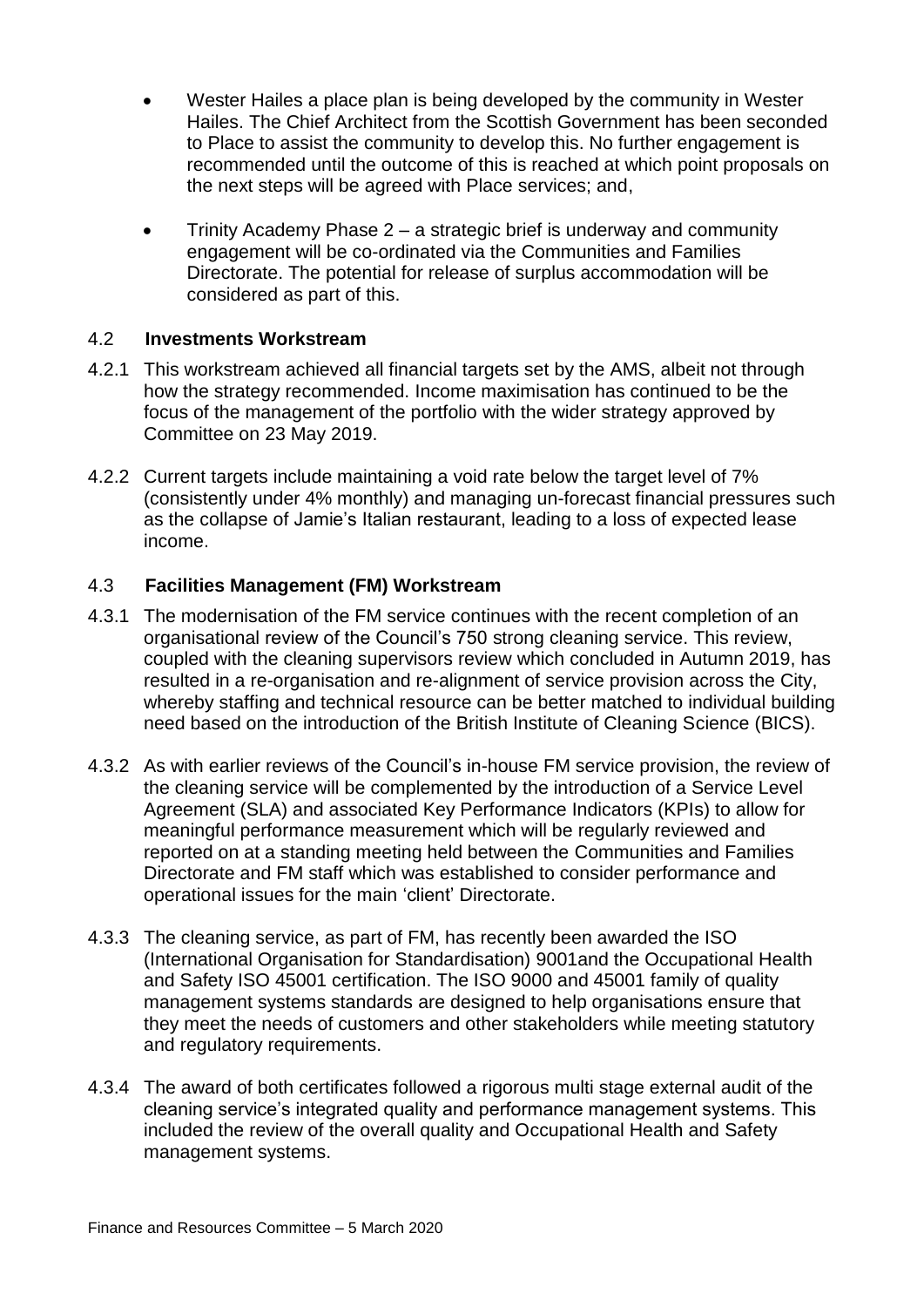4.3.5 The upskilling of the janitorial workforce through the introduction of technology and modernised ways of working continues to produce benefits including enabling staff to carry out minor repairs and maintenance duties in schools and community centres which previously would have been reported to the helpdesk and commissioned via external contractors.

#### 4.4 **Conclusions**

- 4.4.1 The AMS has reached the end of its programme and while significant benefits have been achieved, such as the Asset Management Works report elsewhere on this agenda, the major issues that have subsequently manifested have to be acknowledged and addressed for the future strategy or else there is a risk of making the same mistakes.
- 4.4.2 There is a direct correlation between the size of the Council's property portfolio and the increasing financial pressures associated with staffing, maintaining and repairing these properties. The starting point is therefore an acknowledgement and agreement from Committee that the strategic direction for the Council's property portfolio is one of significant growth with a further 1.2m square feet of accommodation already approved and onsite or in design for delivery over the next 2 years. This trend is forecast to continue beyond this timeframe.
- 4.4.3 The second main acknowledgement is that revenue savings from the education, depots, collections and cultural elements of the property estate are not available as new savings, effectively reducing the revenue opportunities currently available by approximately 75%.
- 4.4.4 While pursuing one-off opportunities in the less contentious buildings, such as Bonnington Resource Centre and Westfield House will continue in practice, the main focus has to be how the Council can facilitate service re-provisioning and redesign, enabling the disposal of surplus buildings by making better and multipurpose use of the newer accommodation it is building. The service design approach aims to focus on the services itself, not the buildings that accommodate them, and engender greater community ownership of emerging proposals. It seeks to facilitate a "community hub" approach where multiple services are hosted in and delivered from of a single property. In theory, savings can be created where existing services can be relocated and reprovisioned via a new hub and their former buildings closed. To date, service design has focussed on areas of change where there is an investment catalyst, such as new school, and it should be noted that service design may offer a solution to minimising future budget pressures associated with infrastructure growth, rather than creating savings against current budgets.
- 4.4.5 The response to the above, the Council's Chief Executive has established a Land/Asset Commission with partnership agencies, attended by senior officers from the Council, Scottish Futures Trust, Scottish Government, NHS Lothian, Police Scotland, the Scottish Fire and Rescue Service, Scottish Enterprise and Edinburgh University. The focus is to work together to deliver outcomes led, place making opportunities that join up service delivery and estates rationalisation opportunities between strategic partners.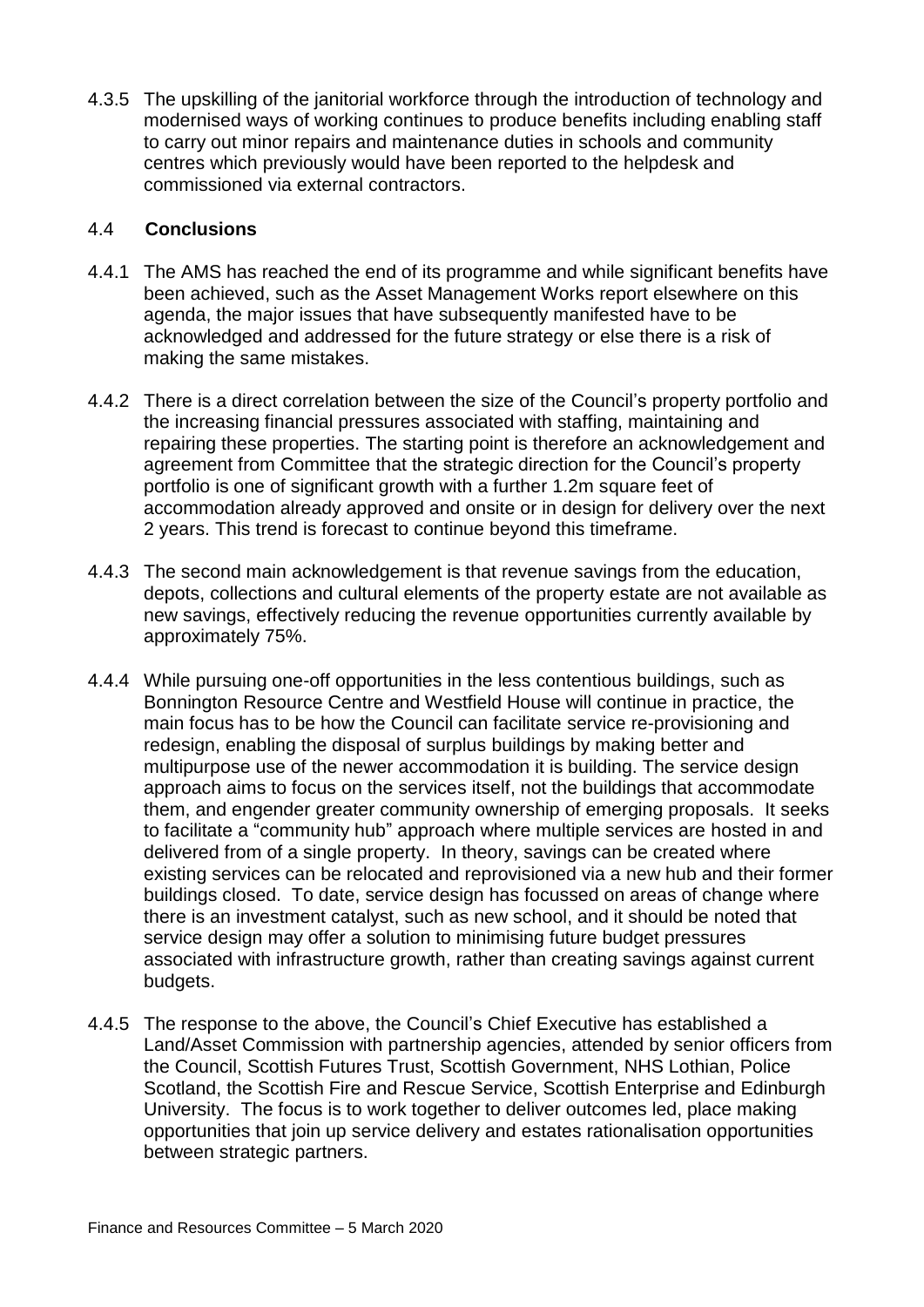4.4.6 Meetings have already taken place and a sub group established between the strategic partners to focus in upon emerging opportunities. It is proposed to bring a report on the proposed structure, activities and outputs to Committee at next cycle in May 2020.

## **5. Next Steps**

- 5.1 The AMS business case identified significant financial and non-financial benefits associated with the asset management and Property and Facilities Management function that are in line with the wider objectives of the Council's Transformation Programme. Other options for estate rationalisation are being pursued through the Council's Change Strategy, including Depot Review, Storage Efficiency measures and Cultural Venue Consolidation.
- 5.2 The rationalisation and FM transformation elements of the AMS will be subject of a closure report to the Change Board with the Investments workstream already closed and adopted as business as usual moving forward.

## **6. Financial impact**

- 6.1 The initial AMS target was to achieve recurring savings of £6.2m pa by 2020/21.
- 6.2 As previously reported, in year additional savings of £1.339m were added for financial year 2018/19, and a further £2.996m for F/Y 2019/20 and finally proposals for £1.123m for F/Y 2020/21. The current RAG status is forecast in the table below:

| <b>AMS WITH OTHER</b><br><b>SAVINGS, FORECAST</b><br><b>SAVINGS AND</b><br><b>PRESSURES</b> | 2016/17 | 2017/18 | 2018/19 | 2019/20 | 2020/21 |
|---------------------------------------------------------------------------------------------|---------|---------|---------|---------|---------|
| <b>SAVINGS TARGETS</b>                                                                      | 800     | 1.600   | 7.032   | 10.535  | 9.658   |
| <b>RED</b>                                                                                  | 55      | O       | 3.106   | 2.527   | 1.827   |
| <b>AMBER</b>                                                                                | 15      |         | 0.943   | 1.85    | 0.85    |
| <b>GREEN</b>                                                                                | 730     | 1.600   | 3,023   | 6.158   | 6.981   |
| <b>TOTAL</b>                                                                                | 800     | 1,600   | 6,827   | 10.535  | 9.658   |

## **7. Stakeholder/Community Impact**

- 7.1 Engagement across the Council and with wider stakeholder groups has been and continues to widespread in relation to the re-design of the FM function.
- 7.2 Regular co-ordination meetings are held with Communities and Families representatives in respect of the ongoing AMW Programme.